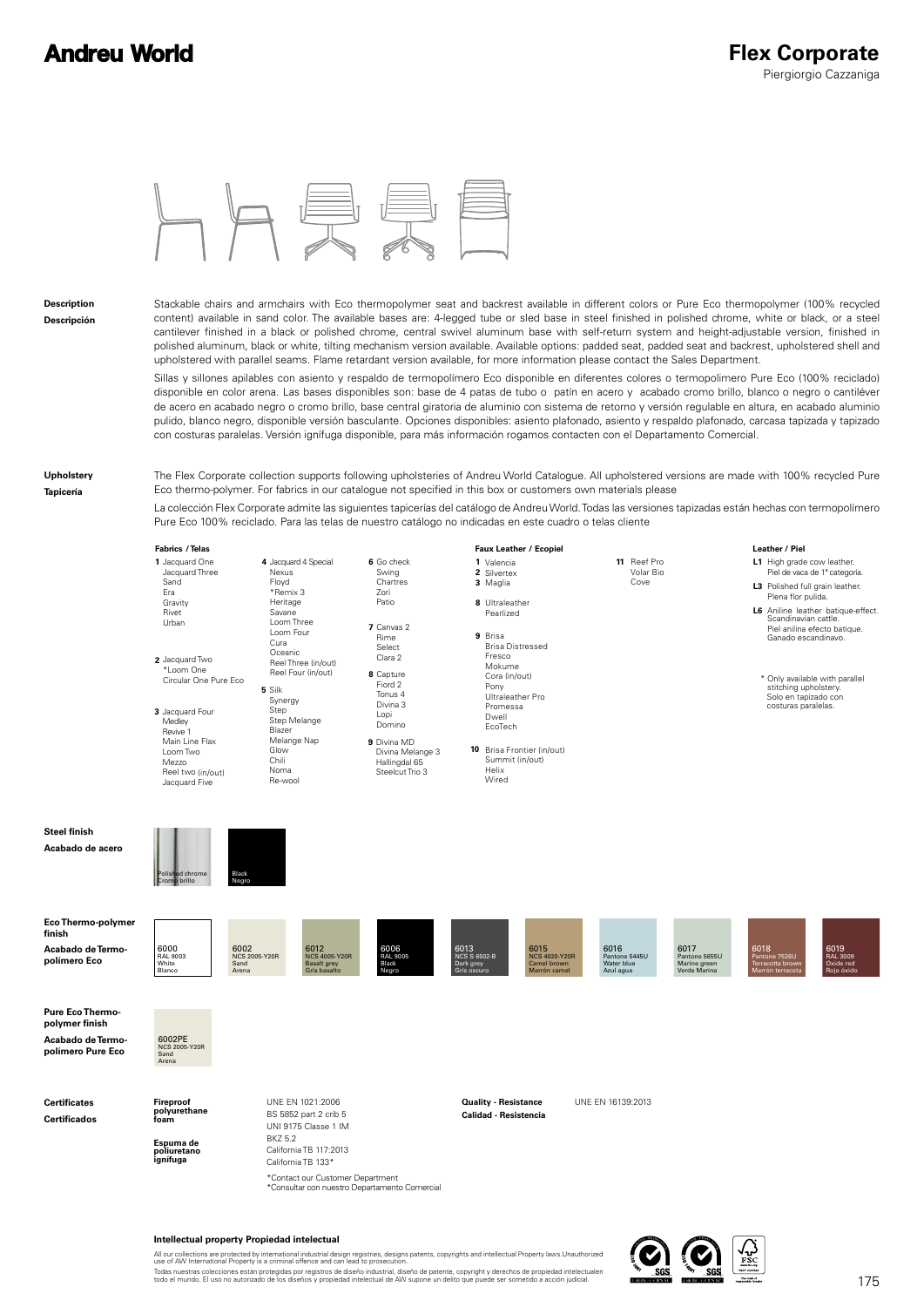### **Flex Corporate**



 $\mathbf{1}$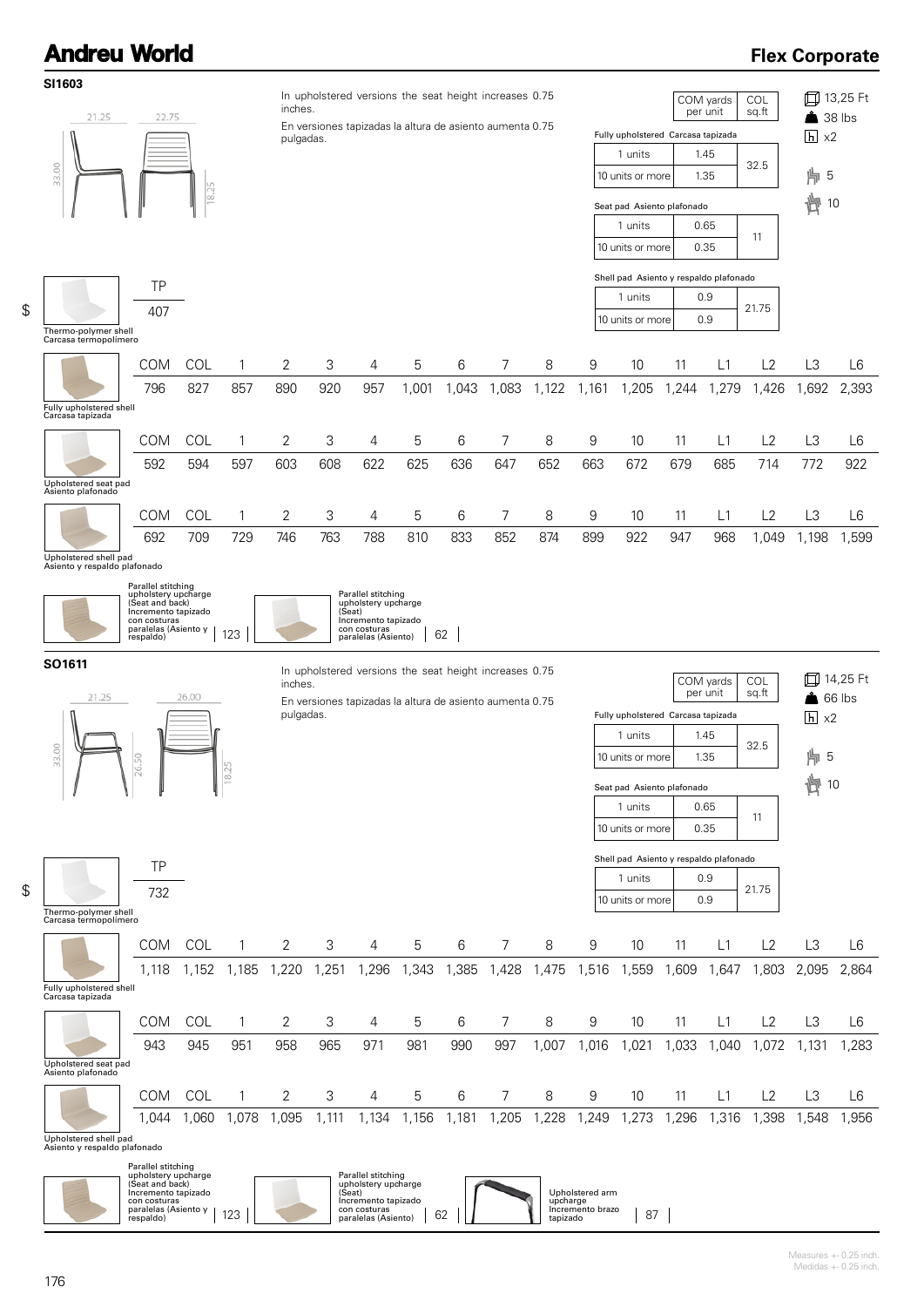#### **Flex Corporate**



 $\mathbf{1}$ 

Measures +- 0.25 inch. Medidas  $+-0.25$  inch.

Incremento brazo | 87 |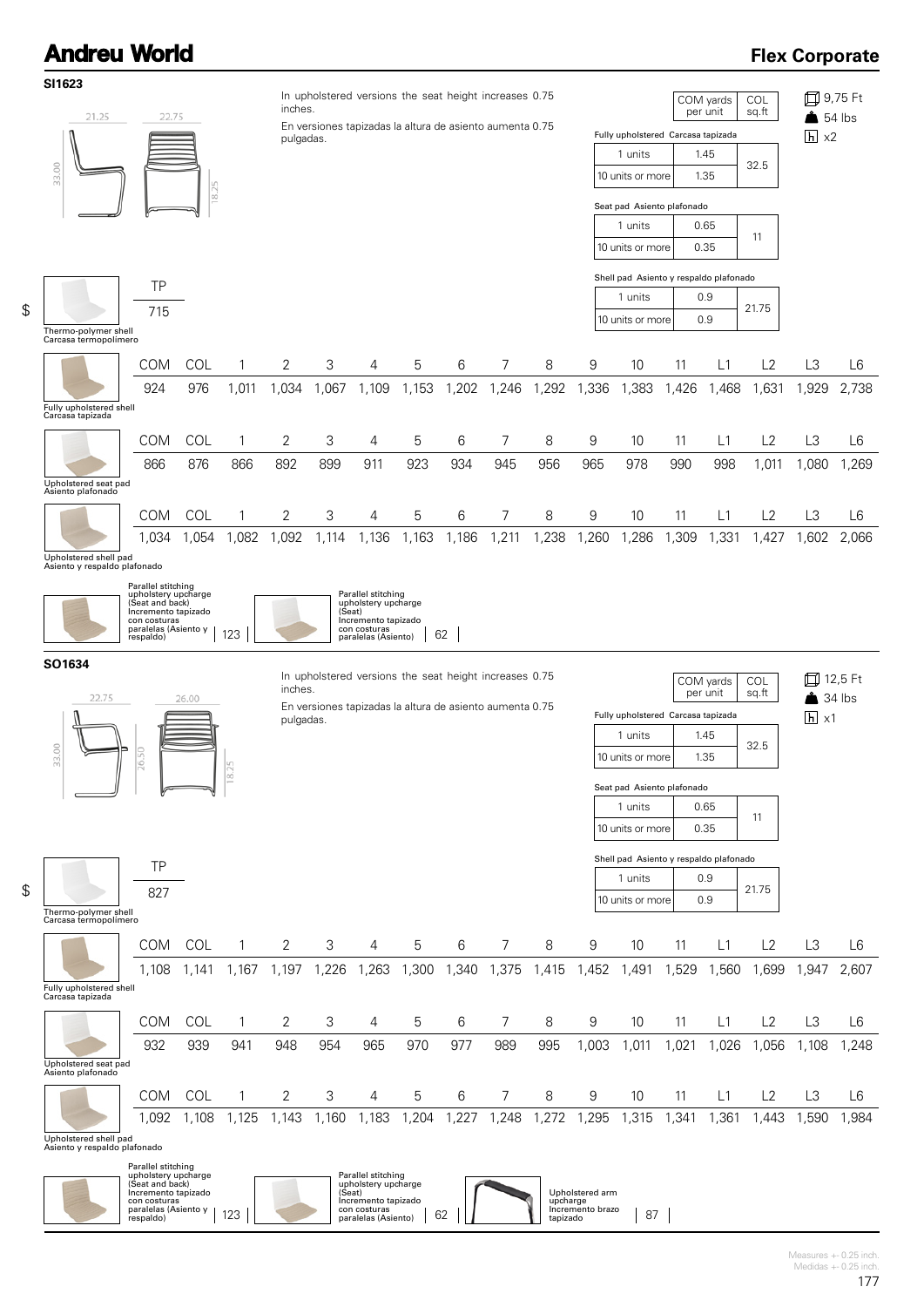#### **Flex Corporate**

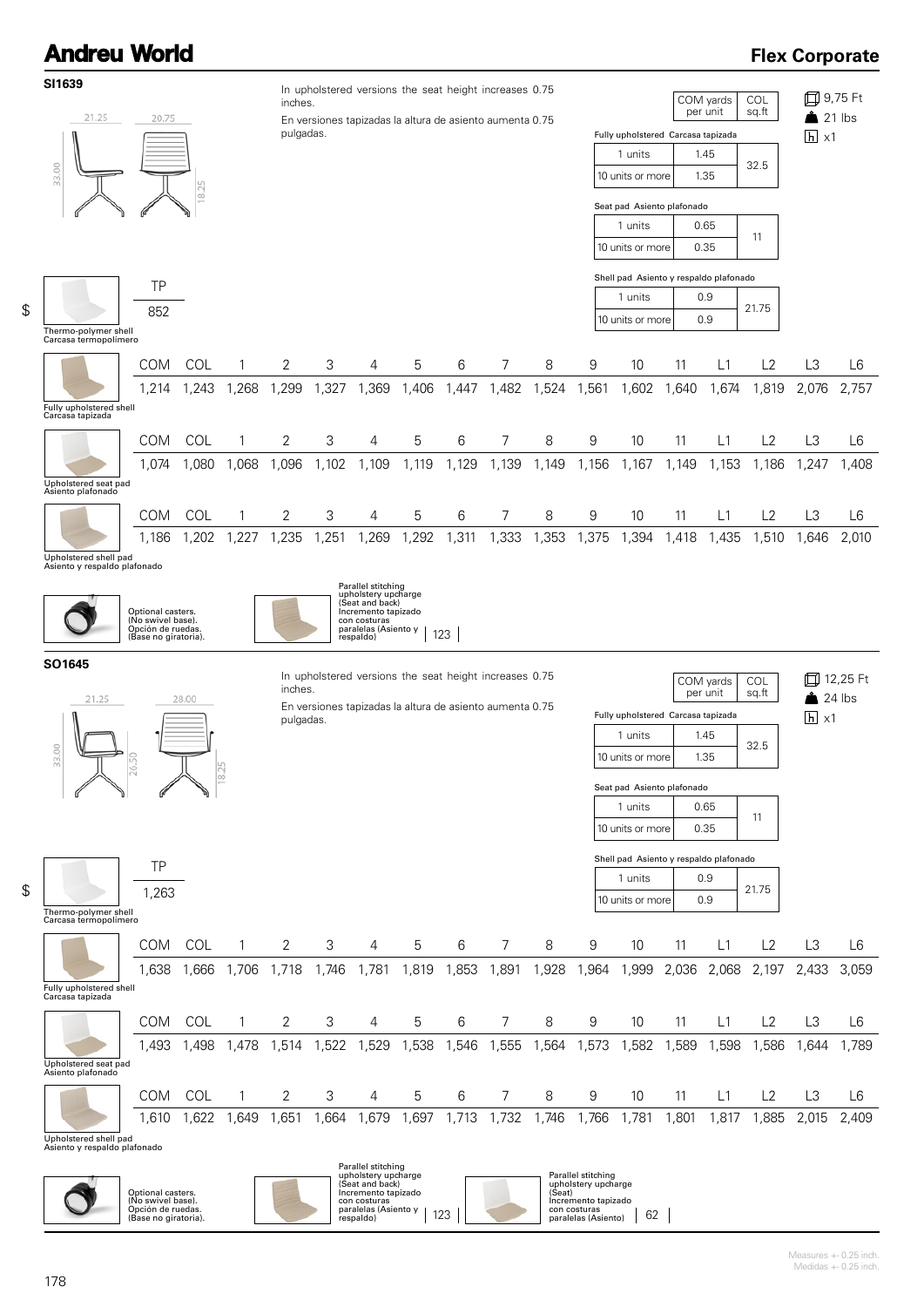\$

\$

### **Flex Corporate**



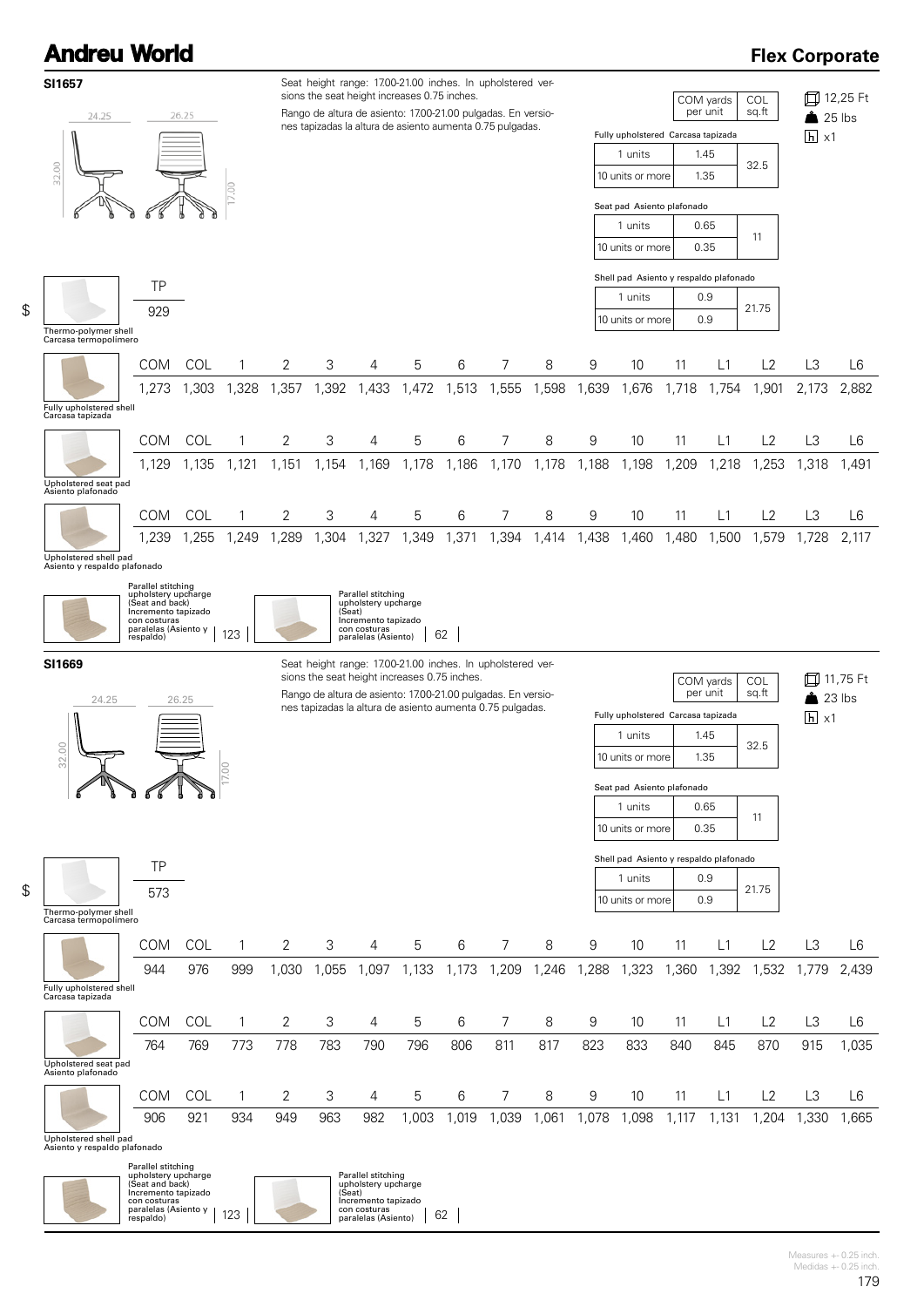### **Flex Corporate**



 $\mathbf{1}$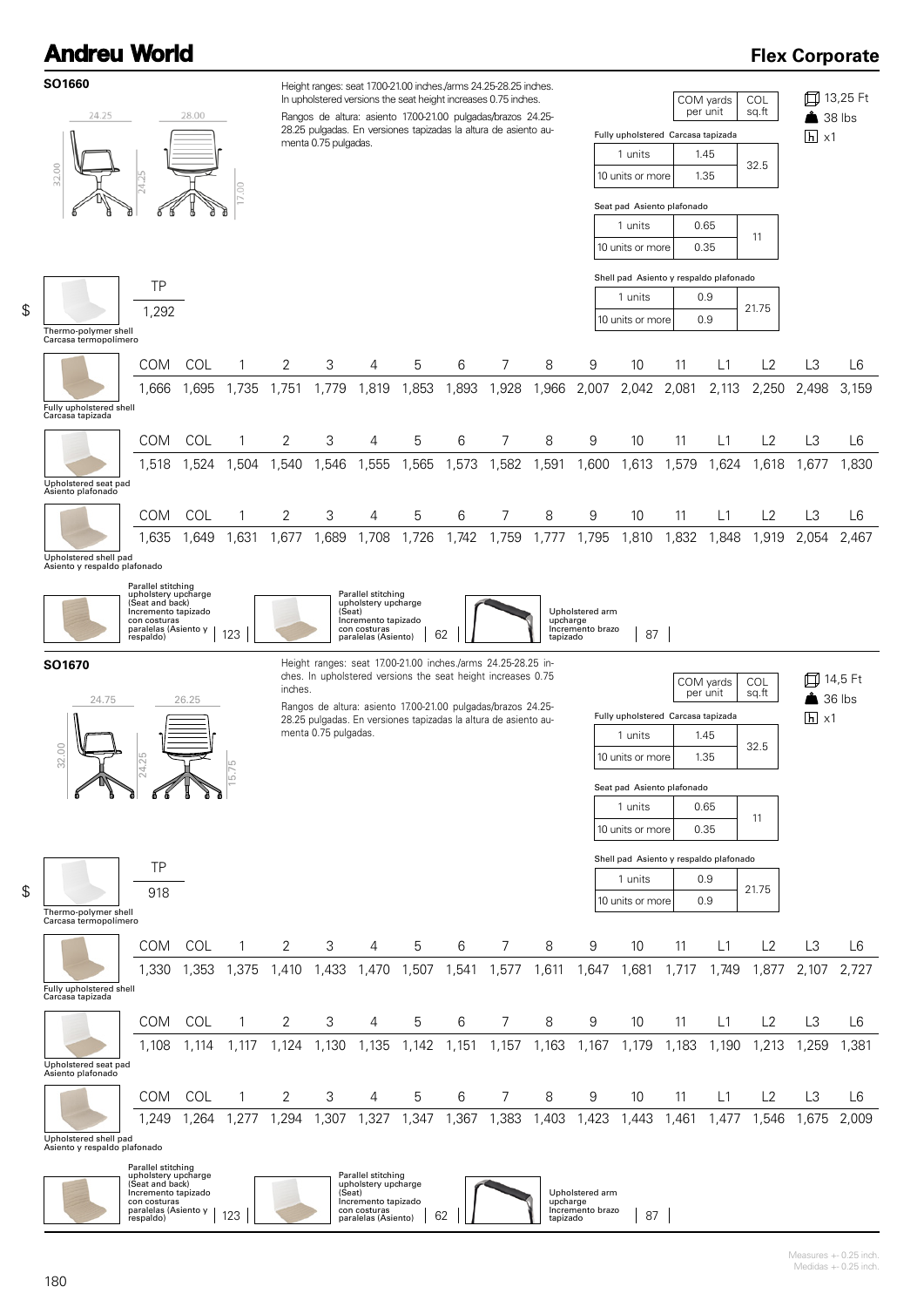### **Flex Corporate**

| Glides for central base.<br>Use/Uso                                 | Tacos para base central.<br>Reference/Referencia | <b>Material/Material</b>                              | <b>Price/Precio</b> |                                       | The indicated price is<br>for glides placed on<br>chairs. To order loose                                                                                                                 |
|---------------------------------------------------------------------|--------------------------------------------------|-------------------------------------------------------|---------------------|---------------------------------------|------------------------------------------------------------------------------------------------------------------------------------------------------------------------------------------|
| Hard floors.<br>Suelos duros.                                       | <b>TS0539</b>                                    | Plastic (PE).<br>Plástico (PE).                       | 0\$                 | Standard.<br>Estándar.                | parts, please ask to<br>our Sales Department.<br>El precio indicado en<br>Tarifa es para tacos<br>colocados en las<br>sillas. Para pedidos<br>de tacos sueltos de<br>repuesto, consultar |
| Wooden and<br>delicated floors.<br>Suelos de madera y<br>delicados. | <b>TS0533</b>                                    | Plastic (PE) with felt.<br>Plástico (PE) con fieltro. | 8\$                 | Set of 4 glides.<br>Juego de 4 tacos. | con el Departamento<br>Comercial.                                                                                                                                                        |
| Mats/carpet floors.<br>Suelos de moqueta/<br>alfombra.              | <b>TS0543</b>                                    | Metal.<br>Metal.                                      | 8\$                 |                                       |                                                                                                                                                                                          |

| Glides for 4 metal legs base.                                       |                      | Tacos para bases de 4 patas metálicas.                |                     |                                       |  |
|---------------------------------------------------------------------|----------------------|-------------------------------------------------------|---------------------|---------------------------------------|--|
| Use/Uso                                                             | Reference/Referencia | <b>Material/Material</b>                              | <b>Price/Precio</b> |                                       |  |
| Hard floors.<br>Suelos duros.                                       | <b>TS0558</b>        | Plastic (PE).<br>Plástico (PE).                       | 0\$                 | Standard.<br>Estándar.                |  |
| Wooden and<br>delicated floors.<br>Suelos de madera y<br>delicados. | <b>TS0534</b>        | Plastic (PE) with felt.<br>Plástico (PE) con fieltro. | 10 <sup>3</sup>     | Set of 4 glides.<br>Juego de 4 tacos. |  |
| Mats/carpet floors.<br>Suelos de moqueta/<br>alfombra.              | <b>TS0559</b>        | Metal.<br>Metal.                                      | 10 <sup>5</sup>     | Set of 4 glides.<br>Juego de 4 tacos. |  |

| Glides for sled bases/cantilever.                                   |                      | Tacos para bases de patín/cantilever. |                                                       |                     |                                       |
|---------------------------------------------------------------------|----------------------|---------------------------------------|-------------------------------------------------------|---------------------|---------------------------------------|
| Use/Uso                                                             | Reference/Referencia |                                       | <b>Material/Material</b>                              | <b>Price/Precio</b> |                                       |
| Hard floors.<br>Suelos duros.                                       | <b>TS0531</b>        |                                       | Plastic (PE).<br>Plástico (PE).                       | 0\$                 | Standard.<br>Estándar.                |
| Wooden and<br>delicated floors.<br>Suelos de madera y<br>delicados. | <b>TS0538</b>        |                                       | Plastic (PE) with felt.<br>Plástico (PE) con fieltro. | 12 <sup>5</sup>     | Set of 4 glides.<br>Juego de 4 tacos. |
| Mats/carpet floors.<br>Suelos de moqueta/<br>alfombra.              | <b>TS0537</b>        |                                       | No glide.<br>Sin taco.                                | 0\$                 |                                       |